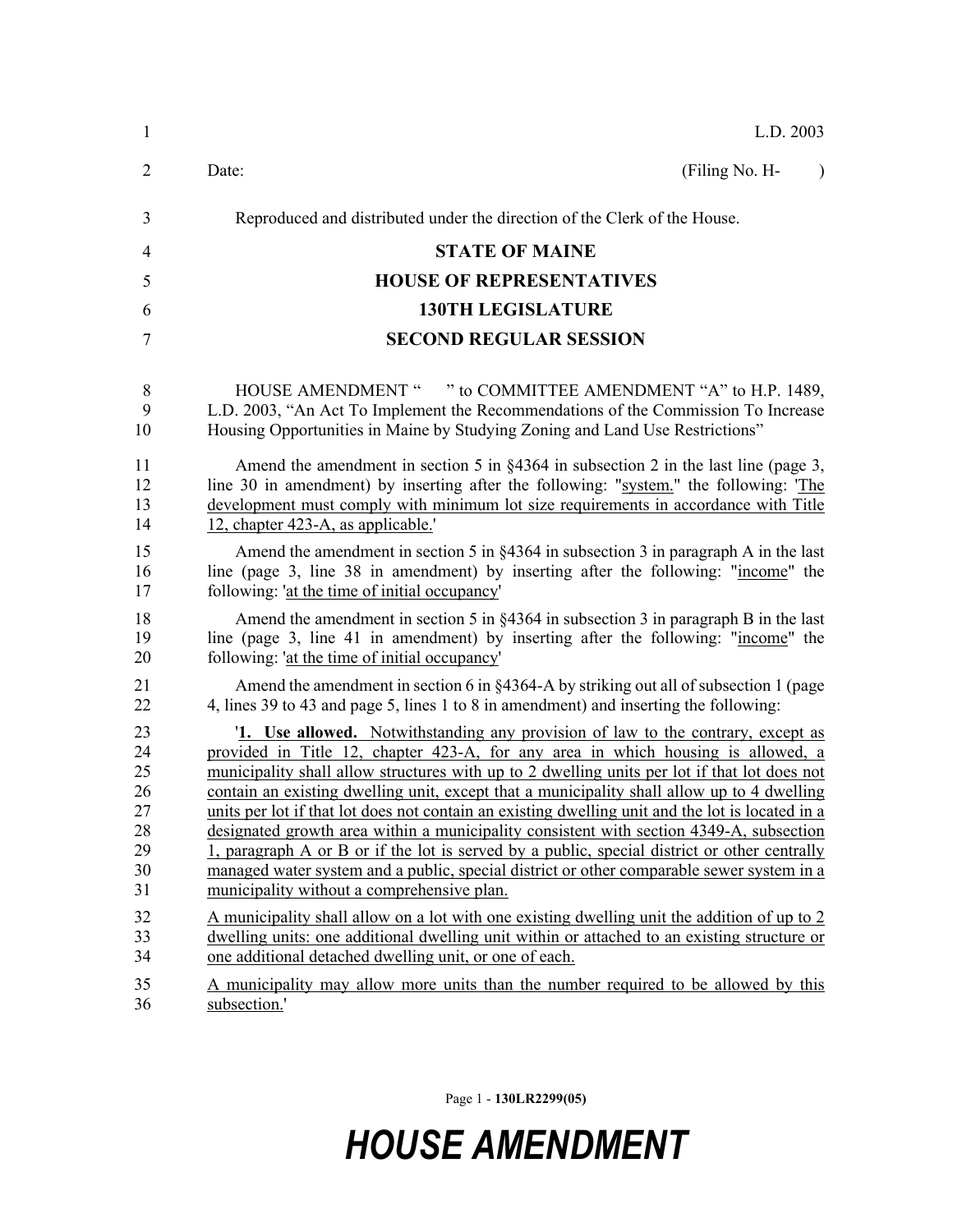| 1              | Amend the amendment in section 6 in §4364-A in subsection 2 by striking out all of                       |
|----------------|----------------------------------------------------------------------------------------------------------|
| 2              | paragraph A (page 5, lines 11 and 12 in amendment) and inserting the following:                          |
| 3              | 'A. If more than one dwelling unit has been constructed on a lot as a result of the                      |
| $\overline{4}$ | allowance under this section or section 4364-B, the lot is not eligible for any additional               |
| 5              | increases in density except as allowed by the municipality.'                                             |
| 6              | Amend the amendment in section 6 in $\S$ 4364-A in subsection 3 in the last line (page 5,                |
| 7              | line 19 in amendment) by inserting after the following: "units" the following: ', except that            |
| 8              | a municipal ordinance may establish requirements for a lot area per dwelling unit as long                |
| 9              | as the required lot area for subsequent units on a lot is not greater than the required lot area         |
| 10             | for the first unit'                                                                                      |
| 11             | Amend the amendment in section 7 in $\S$ 4364-B in subsection 1 in the first line (page                  |
| 12             | 6, line 25 in amendment) by striking out the following: " $\underline{A}$ " and inserting the following: |
| 13             | 'Except as provided in Title 12, chapter 423-A, a'                                                       |
| 14             | Amend the amendment in section 7 in §4364-B in subsection 3 by striking out all of                       |
| 15             | paragraph B (page 6, lines 38 and 39 in amendment) and inserting the following:                          |
| 16             | B. If more than one accessory dwelling unit has been constructed on a lot as a result                    |
| 17             | of the allowance under this section or section 4364-A, the lot is not eligible for any                   |
| 18             | additional increases in density except as allowed by the municipality.                                   |
| 19             | Amend the amendment by relettering or renumbering any nonconsecutive Part letter or                      |
| 20             | section number to read consecutively.                                                                    |
| 21             | <b>SUMMARY</b>                                                                                           |
| 22             | This amendment amends Committee Amendment "A" as follows.                                                |
| 23             | 1. It provides that the affordable housing development and accessory dwelling unit                       |
| 24             | provisions in the committee amendment are subject to minimum lot size requirements in                    |
| 25             | accordance with the Maine Revised Statutes, Title 12, chapter 423-A, as applicable.                      |
| 26             | 2. It clarifies that the income eligibility for all the housing units in an affordable                   |
| 27             | housing development must be calculated at the time of initial occupancy.                                 |
| 28             | 3. It authorizes a municipality to allow more dwelling units in residential areas than the               |
| 29             | number required to be allowed by the municipality in the committee amendment.                            |
| 30             | 4. It removes the provisions in the committee amendment that deem lots single-family                     |
| 31             | lots for the purposes of municipal zoning ordinances for the provisions relating to dwelling             |
| 32             | units and accessory dwelling units in the committee amendment.                                           |
| 33             | 5. It provides that lots that have constructed dwelling units or accessory dwelling units                |
| 34             | in accordance with the provisions in the committee amendment are not eligible for any                    |
| 35             | additional increases in density except as allowed by the municipality.                                   |

Page 2 - **130LR2299(05)**

## *HOUSE AMENDMENT*